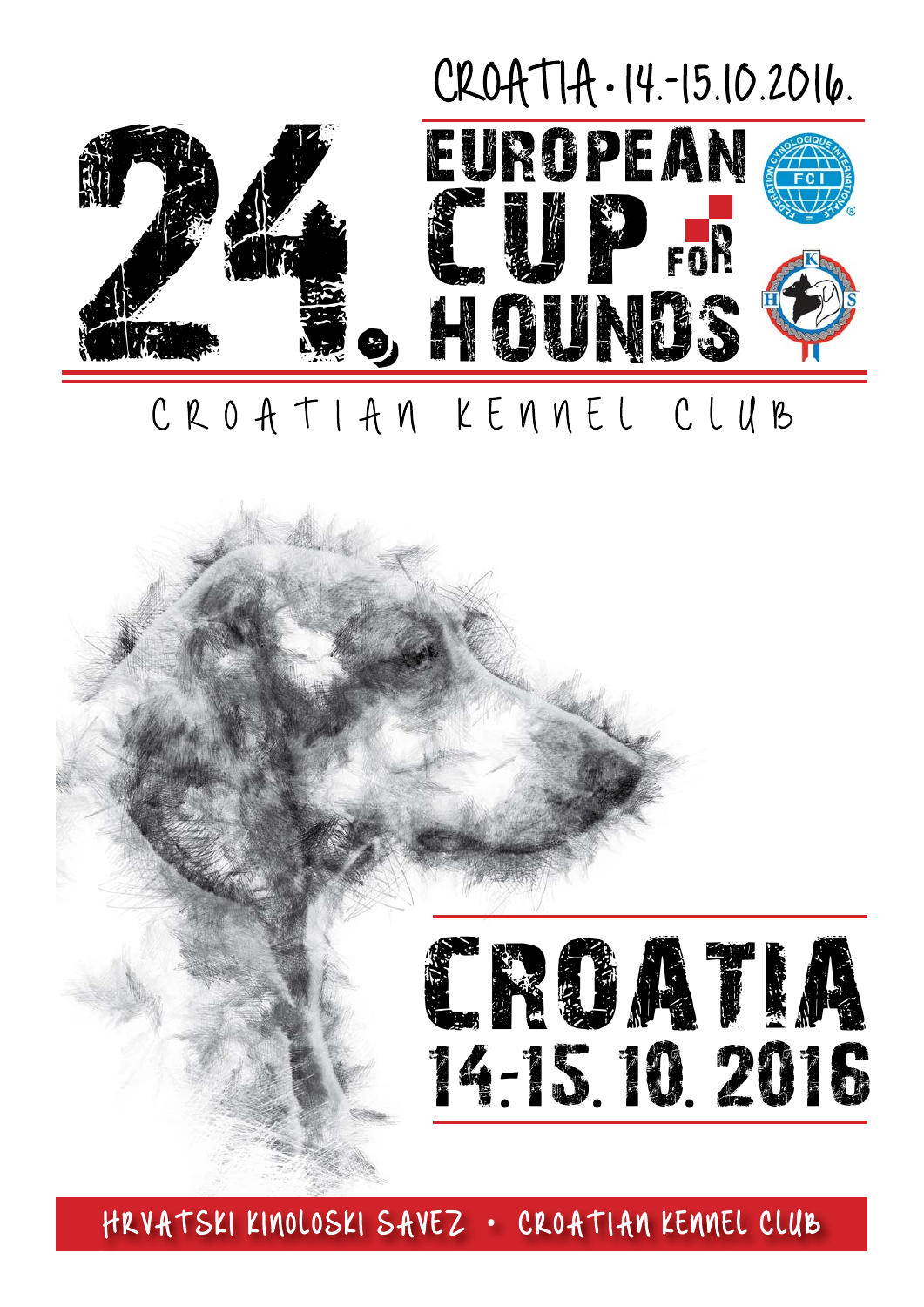



#### **Friday, 14.10.2016**

| 10:00 | FCI Hound-Commission delegates meeting |  |
|-------|----------------------------------------|--|
|-------|----------------------------------------|--|

- 14:00 Registration of dogs and veterinary check
- 15:30 Opening ceremony and presentation of the dogs

FOR

- 18:00 Judge meeting
- 19:00 Dinner

#### **Saturday, 15.10.2016**

- 6:00 7:00 Departure to trail grounds
	- 8:00 Start of the competition
	- 12:00 End of the competition
- 13:00 15:00 Lunch
	- 16:00 Judge meeting
	- 19:30 Dinner and prize announcement

#### **Sunday, 16.10.2016**

Departure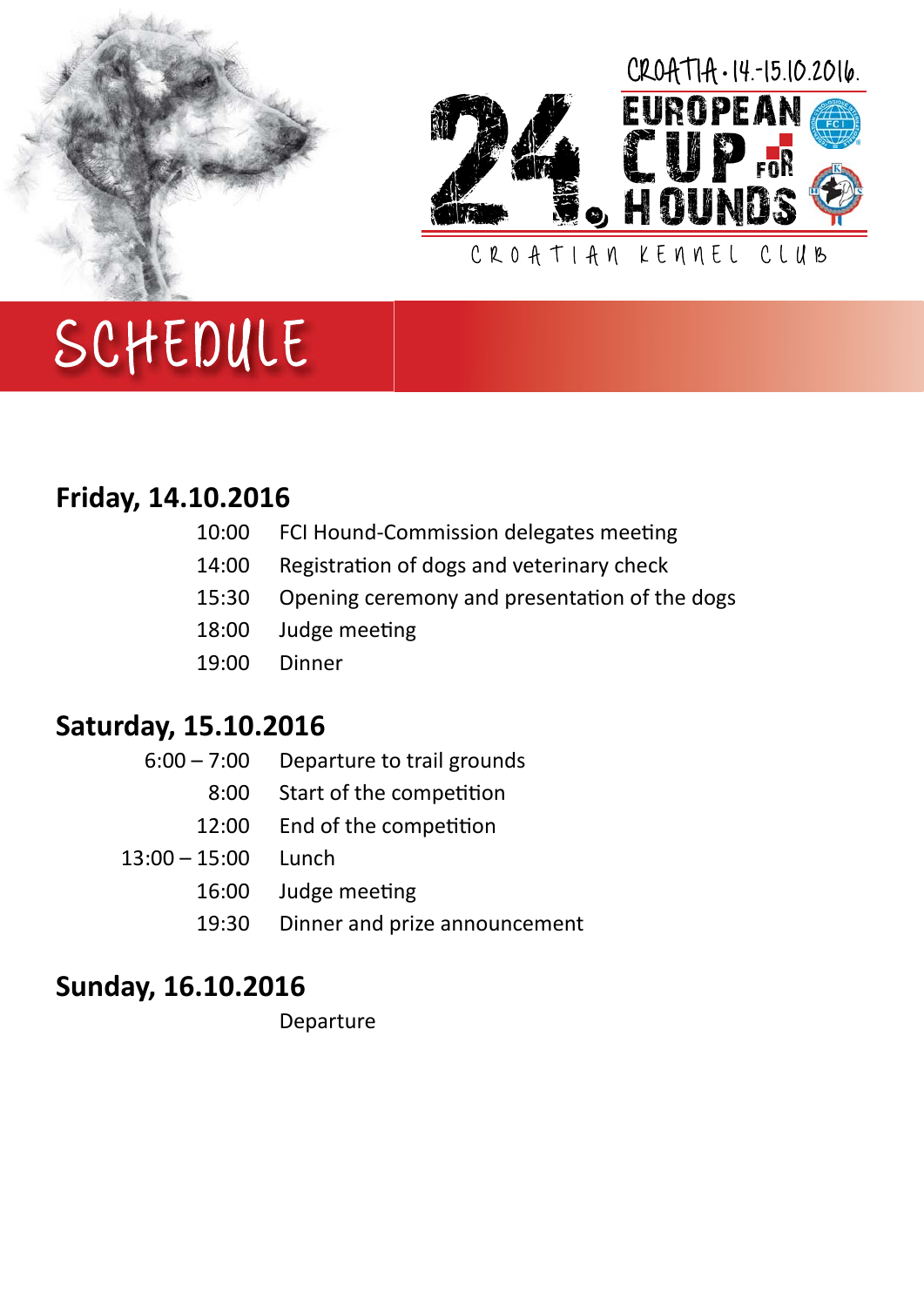



# PROGRAM

#### **Petak, 14. listopada 2016.**

| 10:00 Sastanak delegata FCI Komisije |
|--------------------------------------|
|                                      |

- 14:00 Prijava takmičara i veterinarski pregled
- 15:30 Svečano otvaranje i predstavljanje ekipa
- 18:00 Sudački sastanak
- 19:00 Večera

#### **Subota, 15. listopada 2016.**

|                       | $6:00 - 7:00$ Odlazak na terene                    |
|-----------------------|----------------------------------------------------|
|                       | 8:00 Početak rada u baterijama                     |
|                       | 12:00 Završetak suđenja                            |
| $13:00 - 15:00$ Ručak |                                                    |
| 16:00                 | Sastanak sudaca                                    |
| 19:30                 | Zajednička večera, proglašenje rezultata i dodjela |

### **Nedjelja, 16. listopada 2016.**

Odlazak sudaca i takmičara